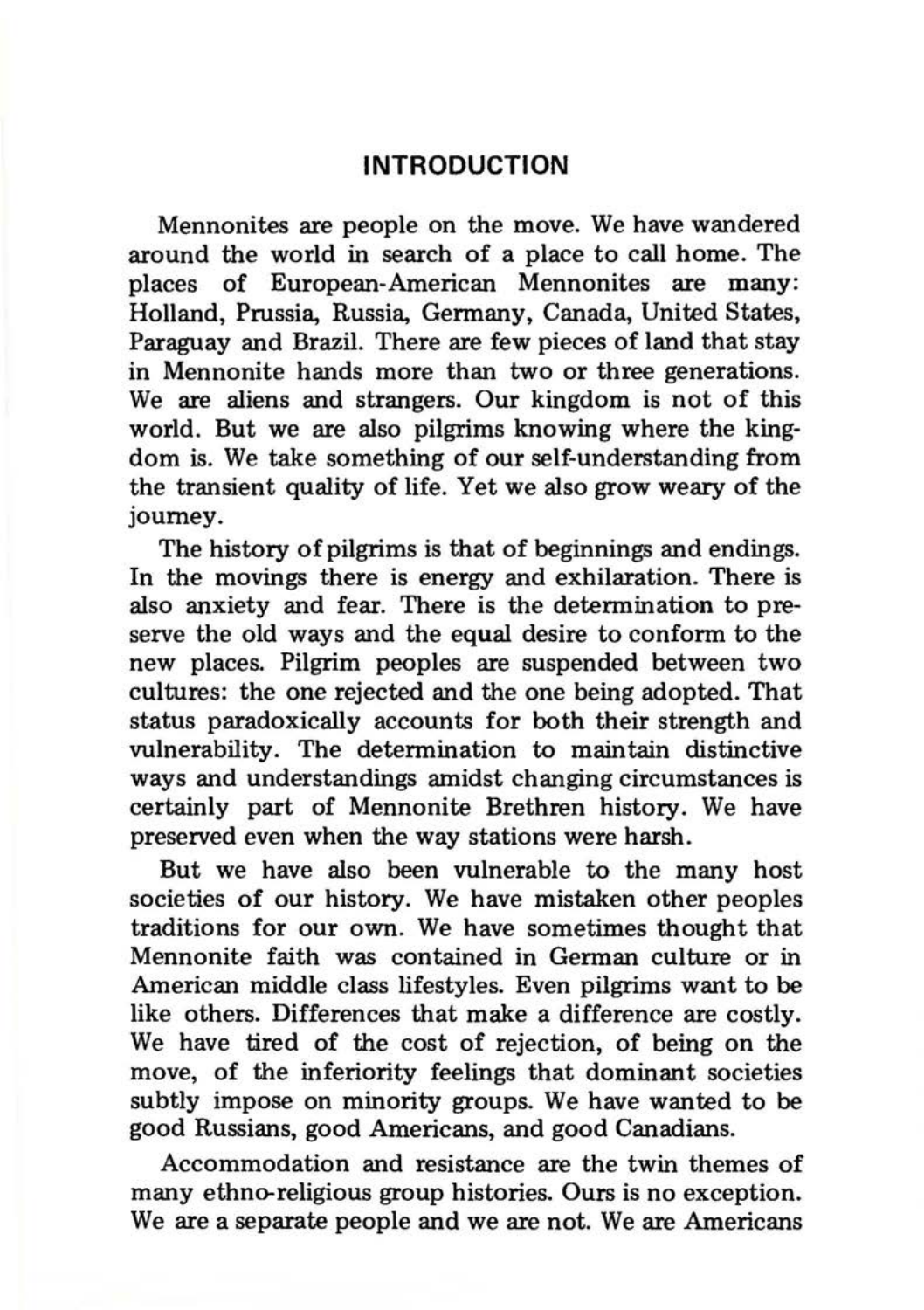and Canadians and we are not. We are the people of Washington and Ottawa and we are also the people of Hillsboro and Winkler. We wear our Mennonitism proudly and we hide it quickly. We invest much in Mennonite anniversaries, celebrations, and heritage centers that remind us of our past and we rush headlong into mainstream Canadian and American protestant culture. We share a common past and are uncertain whether we will share the same future. We have a sense of history and we suffer from historical amnesia. We know we have a rich theological heritage yet we have not always nourished it. We are part of a larger pattern of religious life that in the past several decades, in both its church programs and forms of personal spirituality, has been cut loose from historical roots and traditions.

Loosing a sense of direction is easy for a people on the move. Our movement has not only been geographical. We are a people that in a little over a hundred years have traversed social and cultural distinctions, political and ideological affiliations, and economic class boundaries. We have become a people of many races, nationalities, and lands. We are now a global church with the European-North American branch a minority.

Mennonite theologies are many and reflect the same movement. We have long debated whether our origins were pietistic or anabaptistic. Our theological history is that of centrifugal forces propelling us in so many directions that it is sometimes difficult to find the center.

Pilgrims and strangers frequently need to sort out their location and direction. One form of that sorting process is the backward glance to gain perspective on the distance travelled. The Mennonite Brethren have a preoccupation in the 1970s with understanding their one hundred year old pilgrimage. Indicators of a renewed historical consciousness are the publications of the General Conference Board of Christian Literature, the creation of the General Conference Historical Commission and the emergence of archival and Mennonite Brethren study centers in Winnipeg,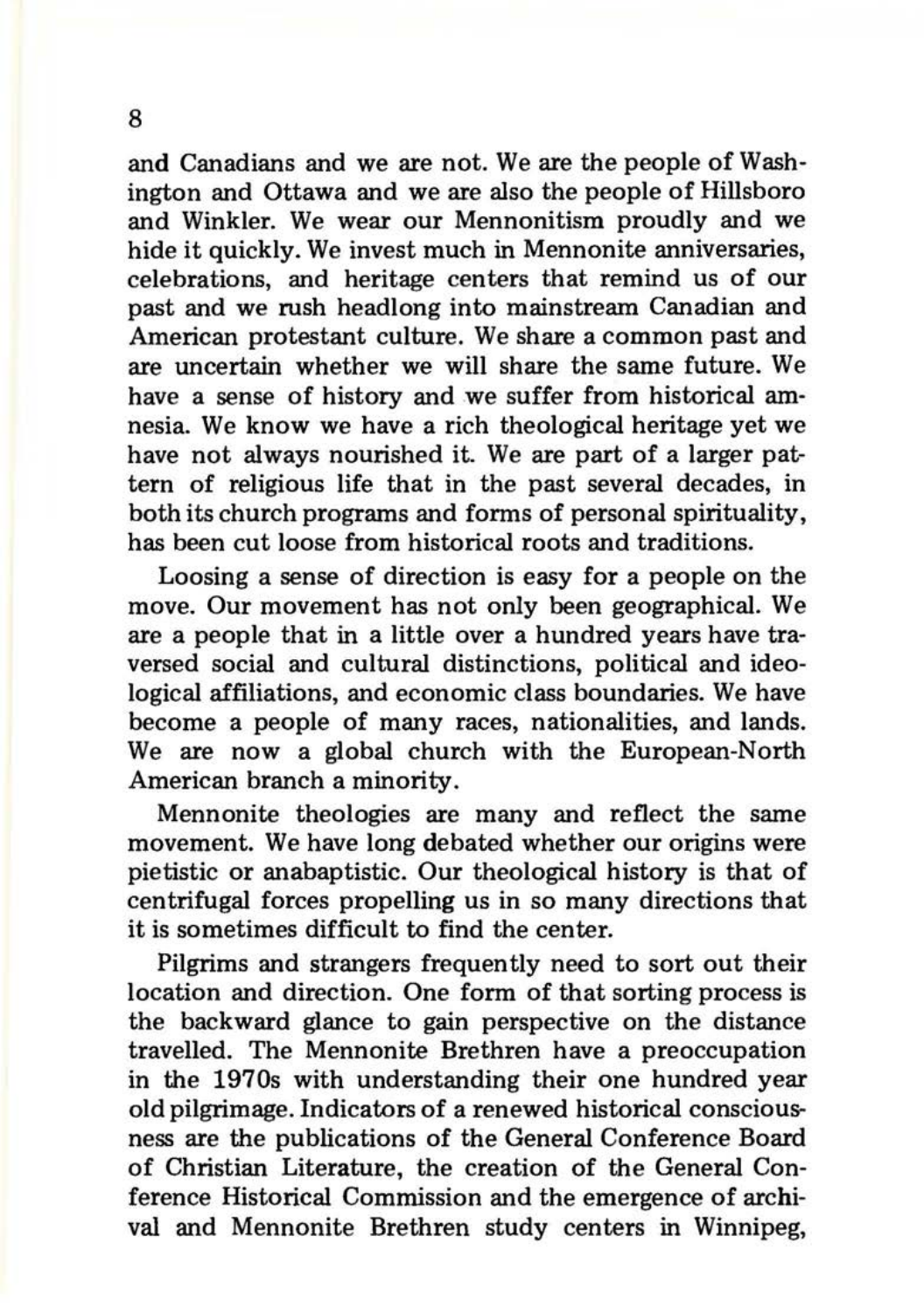Hillsboro, and Fresno. While the focus is on understanding the historical experience the dialogue is about the relationship between past and present.

The publication of John A. Toews, *A History of the Mennonite Brethren Church,* in 1975, is the singularly significant event of this historical renaissance. It is the first officially authorized history of the Mennonite Brethren written in the English langaage. While there have been numerous histories of the tradition, none other is as comprehensive or analytical as Toews. He is clearly the Dean of Mennonite Brethren history.

The Center for Mennonite Brethren Studies thought the publication of the book a significant occasion for further historical discussion and reflection. The essays of this book are the consequence. They were (with one exception) originally presented at the Symposium on Mennonite Brethren History held on the campus of the Mennonite Brethren Biblical Seminary in May of 1975. They were one way to publicly acknowledge the significance of John A. Toews' work and simultaneously extend the dialogue about Mennonite Brethren history.

The papers were either direct responses to John A. Toews or they used *A History of the Mennonite Brethren Church* as a starting point for analysis. Like the book they center on the Russian and North American Mennonite Brethren world. The essays in Section I are more direct responses to the Toews history. Both Frank Epp and Delbert Wiens are interested in the ways religious history can be conceptualized. They comment on the Toews way and offer alternative approaches. John B. Toews and C. J. Dyck break new ground in Mennonite historiography by their analysis of the Mennonite Brethren beginnings in Russia in 1860. The nature and inspiration for that beginning has long been of interest to Mennonite scholars. These essays by more clearly relating 1860 to other beginnings in Anabaptist history and to the Russian Mennonite world of the mid-nineteenth century considerably enhance our under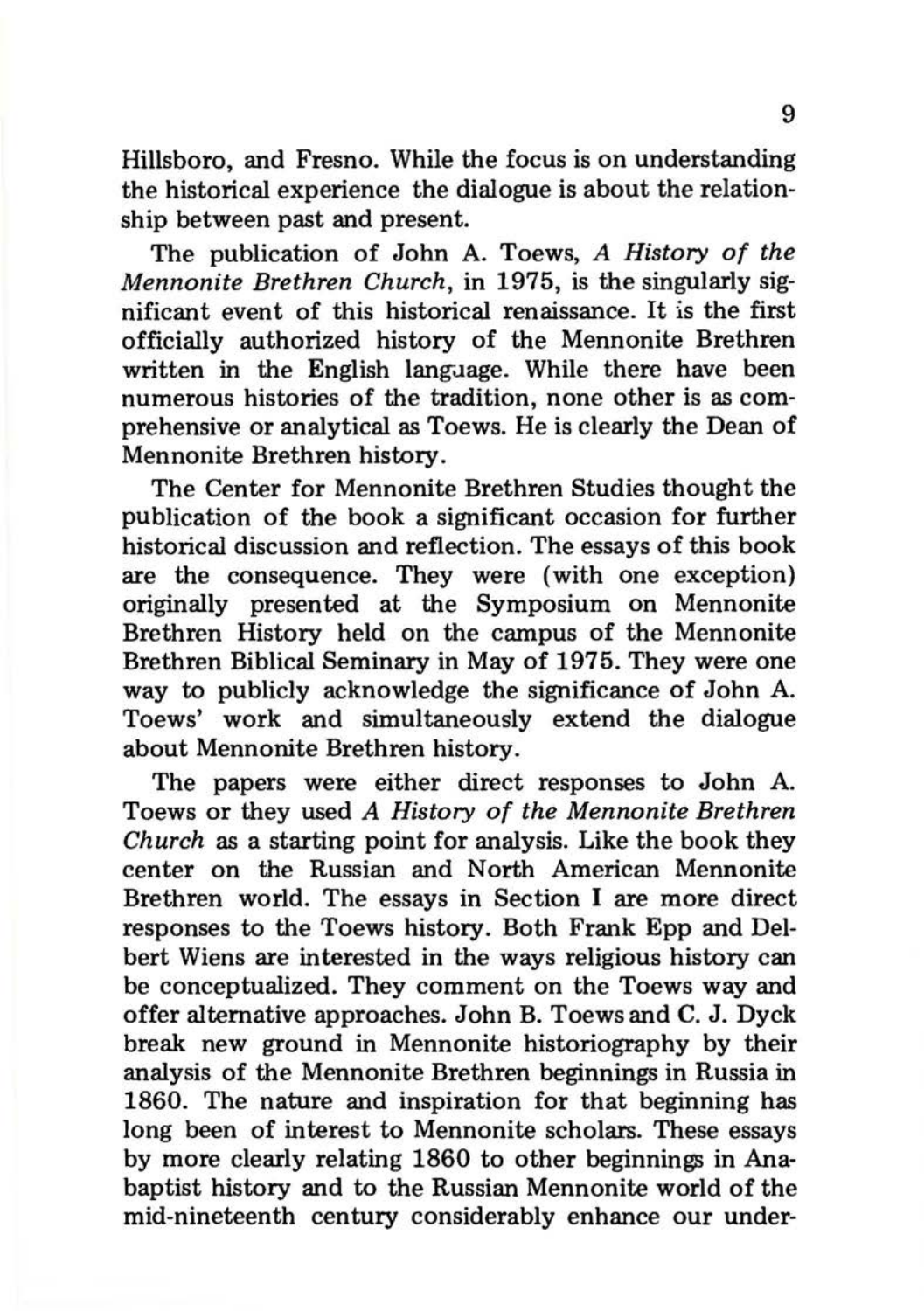standing of the denominations's origin.

Clarence Hiebert and J. B. Toews explore the relationship of Mennonite Brethren to other evangelical movements and denominational traditions, to the American environment, and the impact of these interrelationships on Mennonite theology and self-understanding. Notions of Mennonite exceptionality are certainly tested by these papers. Both show rather clearly the significant impact of other religious groups on a people known for their religious and cultural separation.

The last two essays juxtapose the Mennonite Brethren vision with present day Mennonite reality. Both authors point to the disjuncture between the vision and the reality, but both are also hopeful that the vision is appropriate for our times.

These essays point to the many sides of the Mennonite Brethren. They reveal theological, cultural, and political diversity. They point to the doubleness of Mennonite Brethren life: the faithful pilgrim and the accommodating stranger.

They also point to a transformation in Mennonite Brethren historical writing. They clearly move away from the dominant American Mennonite historiographic preoccupation with institutional, doctrinal, structural, and formal history to one that is culturally, sociologically, and ethnically oriented. They place the history of our people in the context of the larger cultural milieu. They contextualize Mennonite Brethren life. That contextualization may be troubling for it does suggest that even at the valued points of our experience and identity we do take cues, styles, and theologies from the social context. The tradition's commitment to biblicism, which is a recurring theme of these essays, has to be matched by an understanding of its moorings in culture. Gaining this cultural/historical perspective is critical for achieving a clearer self-understanding.

Mennonite Brethren history is moving from what has previously been called church history to something called